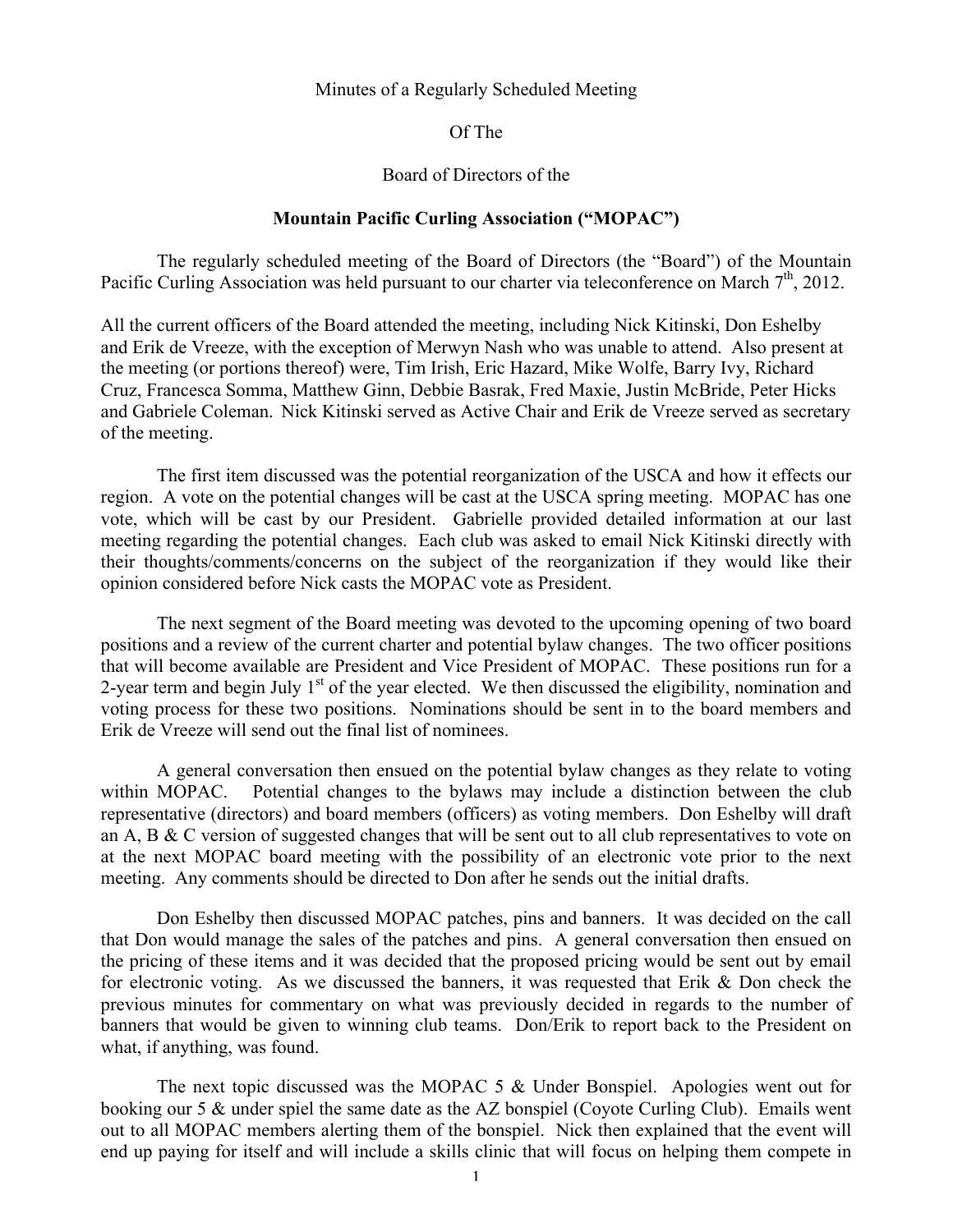play downs. Michael Lively has been doing a great job taking registration for up to 20 teams. We will use everyone's input to discuss changing the process for future 5  $\&$  under bonspiels after this first one has been completed. It was then suggested that MOPAC send out a survey after the bonspiel to help gather feedback for future 5 & under bonspiels. We will also make an announcement letting everyone know all of the teams participating in the 5 & under once registration closes.

The next topic discussed was a review of The Tankard nominations. MOPAC has 4 individuals being sent to The Tankard. There were a low amount of nominations this year and Nick ended up taking over the Tankard committee after not receiving a response from multiple communications sent to the current Tankard committee members.

The Board next reviewed the outstanding MOPAC club memberships. It was noted that MOPAC continues to grow and is heading in the right direction. Klamath Falls will apply for membership when they find the time, which is believed to be this summer. Salt Lake City will be joining MOPAC as they would like to be able to play in our regional play downs, but we have had no further response from that club past their initial interest. Whitefish (Montana) was sent the information they requested and we have not heard back from them as of yet. The USCA forwarded a request from another club from Montana that is interested in joining MOPAC. Nick will follow up with that request.

Don then provided an update on MOPAC finances. We currently have a balance of \$1,720.84. Don will send out a financial report to the board. We are also waiting for Sandy from the USCA to send money to us for the club/mixed nationals.

A general conversation then took place on mixed/club nationals. Mixed had 7 teams, double knockout and used all of the draws with a 2 game playoff to complete. The SFBACC team won and received MOPAC patches. Nick requested feedback of those who attended and wanted to comment. Fred Maxie stated that the format needs to be looked at, Tim Irish required more ice time to prep and that we should probably look at other arenas for the next play downs. Erik de Vreeze commented that the facility was beautiful but there was no hot food or alcohol on premise for broom stacking and that the schedule didn't allow for playing, participating and having time to eat and travel between the hotel and facility to get some rest. Justin McBride also commented on the facility being a dry facility and that broom stacking wasn't an option. Nick suggested that we set up a new committee for mixed/club national play downs and after nominating themselves and the board agreeing unanimously, Fred Maxie and Erik de Vreeze were selected to co-chair this committee for 2012.

There being no further business to come before the Board, on motion duly made and seconded the meeting was adjourned.

*[Signatures are on the following page]*